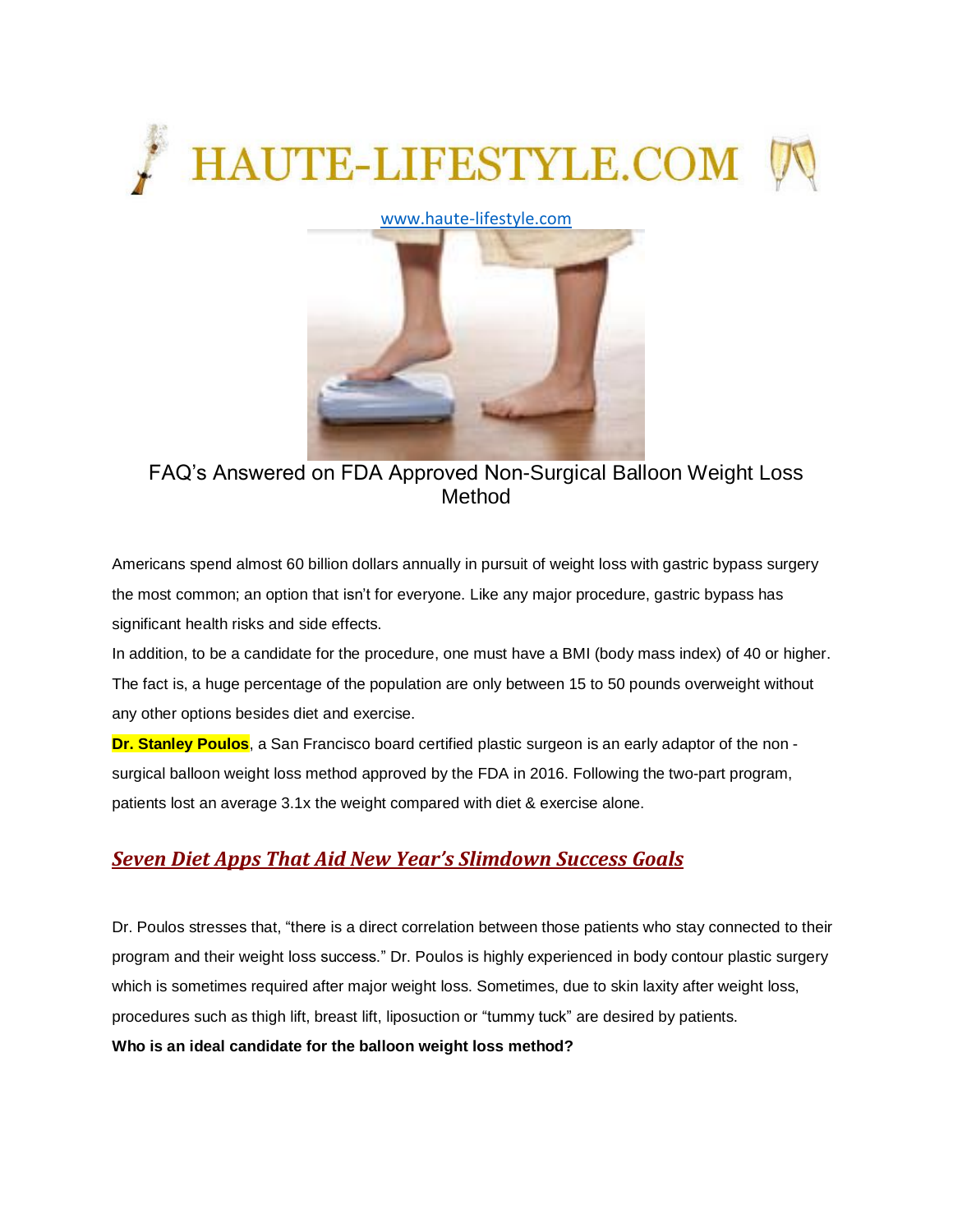It is appropriate for patients with a BMI of 30 to 40 that have not had previous weight loss surgery. Patients diagnosed with bulimia, binge eating, compulsive overeating, high liquid calorie intake habits or similar eating related psychological disorders are not good candidates.

### **How does the balloon method work?**

This non-surgical outpatient procedure begins with a diagnostic endoscopy to ensure that there are no contraindications and that it is safe to perform. Once the patient is mildly sedated and comfortable, the procedure can begin. The deflated gastric balloon is inserted through the esophagus and into the stomach. A syringe is then used to fill the balloon with a sterile saline solution.

Once the weight loss balloon has been filled with saline, it expands to approximately the size of a grapefruit. The entire procedure takes about 20 minutes. Patients can usually return home after the placement or removal procedures within 30 minutes.

Over the last 20 years this procedure has helped over 277,000 people. The gastric balloon encourages portion control while patients make healthy changes to diet and lifestyle.

#### **How long does the balloon stay in place?**

The balloon remains in the stomach for the first six months after the procedure. With the stomach balloon and Dr. Poulos' support team, patients usually see the most drastic results in the first six months. It is very important to use this time to develop healthy habits that will continue for not only the 12-month weight loss program, but for the rest of one's life.

#### **What to expect after the balloon placement.**

Over the first 14 days after placement, patients may experience nausea or vomiting. Dr. Poulos recommends a liquid diet for his patients during the first week to help manage these symptoms. Also prescribed are effective anti-nausea drugs to help the patient through the initial stage.

#### **How is the balloon removed?**

Once the stomach balloon has been in place for six months the balloon is removed. The simple and nonsurgical procedure is very similar to the placement process. Once the gastric balloon has been removed, it is very important to continue working closely with Dr. Poulos' team and coaches to follow the personal diet and exercise plan provided. This will help to keep you in a positive and healthy mindset while achieving your weight loss goals.

### **Additional benefits of the balloon weight loss method.**

It's been shown that the average person loses 3x more weight with this procedure than with diet and exercise alone. Here are some of the reasons why:

- Diets can leave you feeling hungry or dissatisfied. This procedure helps by taking up room in the stomach and encouraging portion control.
- When you're overweight, exercise can be challenging and uncomfortable. With The Balloon Weight Loss Method aiding your weight loss, physical activity can be more comfortable.